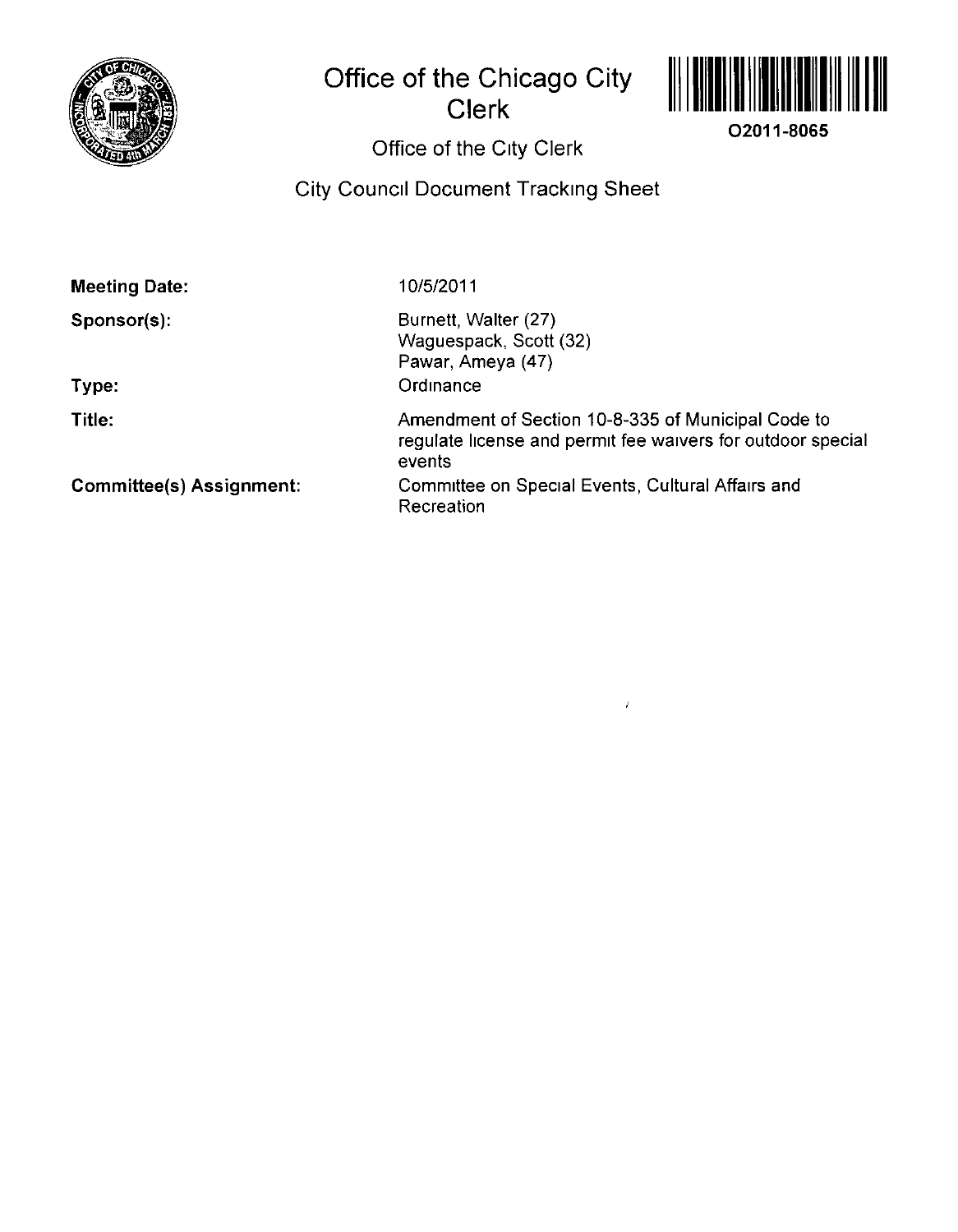Committee on Special Events, Cultural Affairs, and Recreation City Council Meeting October 5, 2011

## **ORDINANC E**

## **BE IT ORDAINED BY THE CITY COUNCIL OF THE CITY OF CHICAGO:**

SECTION 1. Section 10-8-335 of the Municipal Code of Chicago is hereby amended by inserting the language underscored as follows

### **10-8-335 Outdoor special events.**

L.

(a) As used in this section unless the context requires otherwise

(1) "Special event" means a planned temporary aggregation of attractions, including public entertainment, food and beverage service facilities, sales of souvenirs or other merchandise, or similar attractions, that is (I) conducted on the public way, or (ii) conducted pnmanly outdoors on property open to the public other than the public way and which

(A) Includes activities that require the issuance of a city temporary food establishment license or a special event liquor license; or

(B) Requires special city services, including but not limited to any of the following street closures, provisions of barricades, garbage cans, stages or special no parking signs, special electncal services, or special police protection

"Special event" does not include a parade or athletic event for which a permit is required under section 10-8-330, a neighborhood block party at which no food, beverages or merchandise is sold, or a citywide festival conducted pursuant to an intergovernmental agreement authonzed by ordinance

(2) "Department" means the department of cultural affairs and special events

(3) "Sponsor of the event" means the entity who is conducting the special event or in whose name or for whose support the proposed special event will be presented

(b) No person shall conduct a special event unless the sponsor of the event obtains a special event permit from the department of cultural affairs and special events

### (Omitted text is unaffected by this ordinance )

(t) Any action of the department in denying or revoking a permit under this article shall be subject to judicial review as provided by law

(u) No permit or license requirements or fees imposed under this section or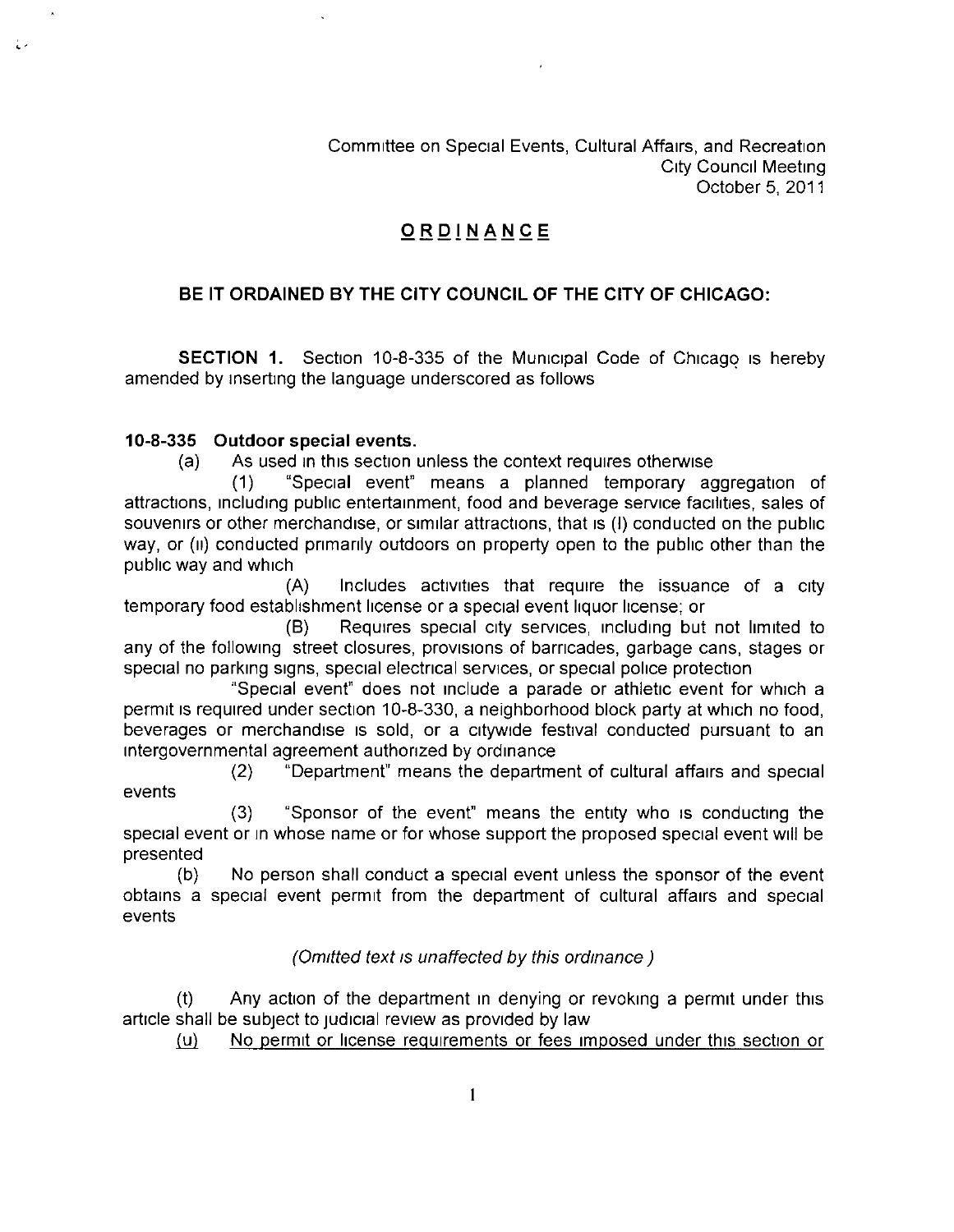any other provision of this code shall be waived for anv activity associated with a special event unless the sponsor certifies to the commissioner of cultural events that the total gross revenues generated from the special event are not anticipated by the sponsor to exceed \$75,000, and that the sponsor agrees to pay the penalty required bv this subsection (u) if the sponsor cannot demonstrate that the revenues generated bv the special event were \$50.000 or less as required by this subsection Any sponsor making a certification under this subsection (u) must provide the commissioner, within 20 days after the special event has ended, proof of the amount of gross revenues generated by the special event If the sponsor does not demonstrate within the 20-day penod following the special event that the gross revenues from the special event did not exceed \$50,000. the sponsor shall be liable to the city for a penalty in the amount of 150% of the all of the permit and license fees that would have been payable had those fees not been waived No member of the city council or other municipal officer shall introduce, and no committee of the city council shall consider or recommend, any ordinance that is contrary in any way to the limitations of this section As used in this subsection (u), "gross receipts" include but are not limited to all revenues from admissions charges or solicited donations, and food, drink and merchandise sales

 $(u)$  (v) The commissioner of cultural affairs and special events, after consultation with other appropnate departments, shall have the authority to promulgate such rules and regulations that he determines are necessary or desirable for the implementation of this section The rules and regulations need not be published in a newspaper, but shall be made available for inspection by the public at no charge

SECTION 2. This ordinance takes effect 30 days after its passage and publication

Walter Burnett, Jr  $\hbox{N}$  Scott Waguespack<br>Alderman, 27<sup>th</sup> Ward Alderman, 32<sup>nd</sup> War

Alderman, 32<sup>nd</sup> Ward

Ameya Pawar Alderman, 47<sup>th</sup> Ward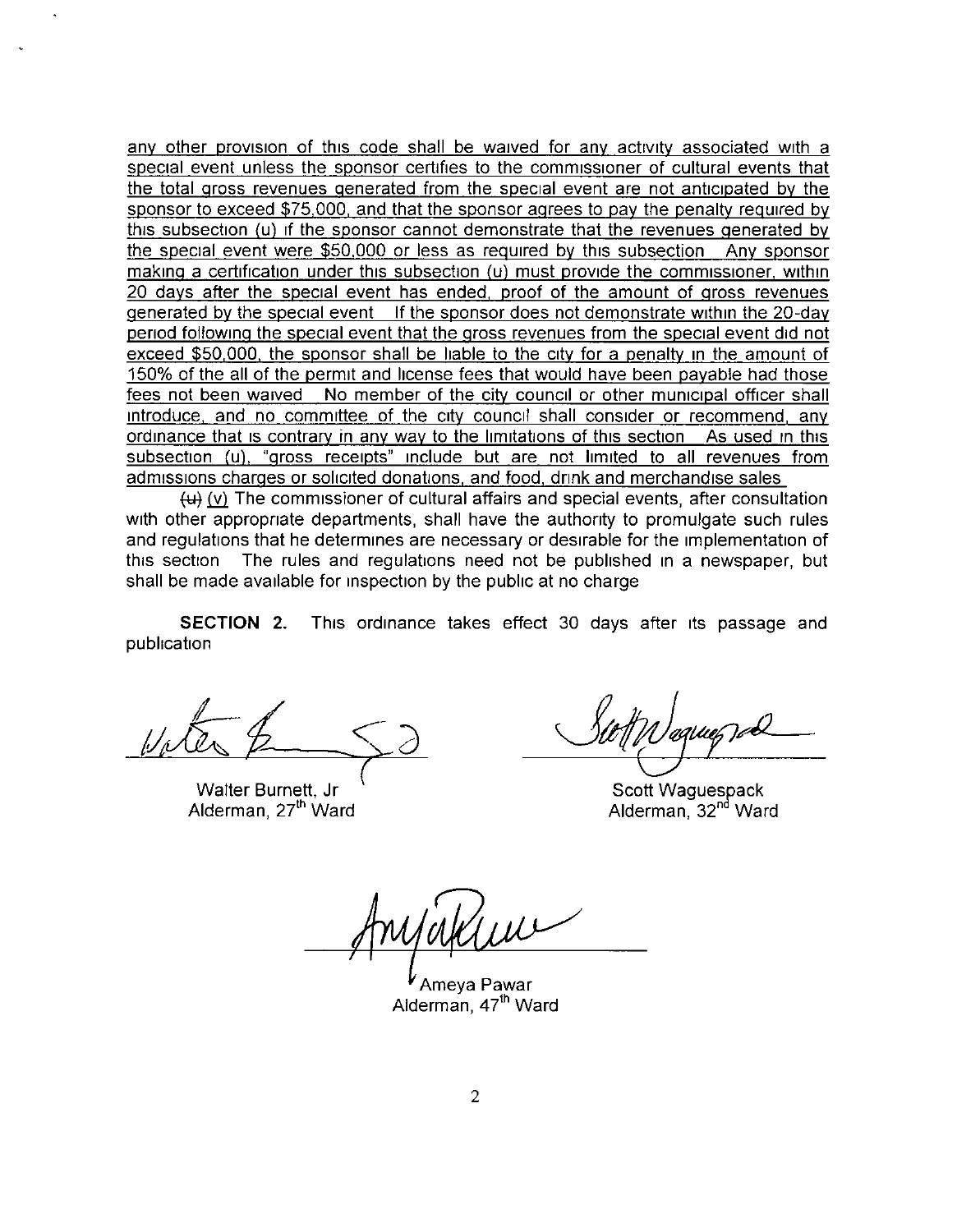<u>. . . . . . . . . . . . . . .</u>  $\overline{\phantom{0}}$  $\overline{\phantom{0}}$ ——————————

Ì.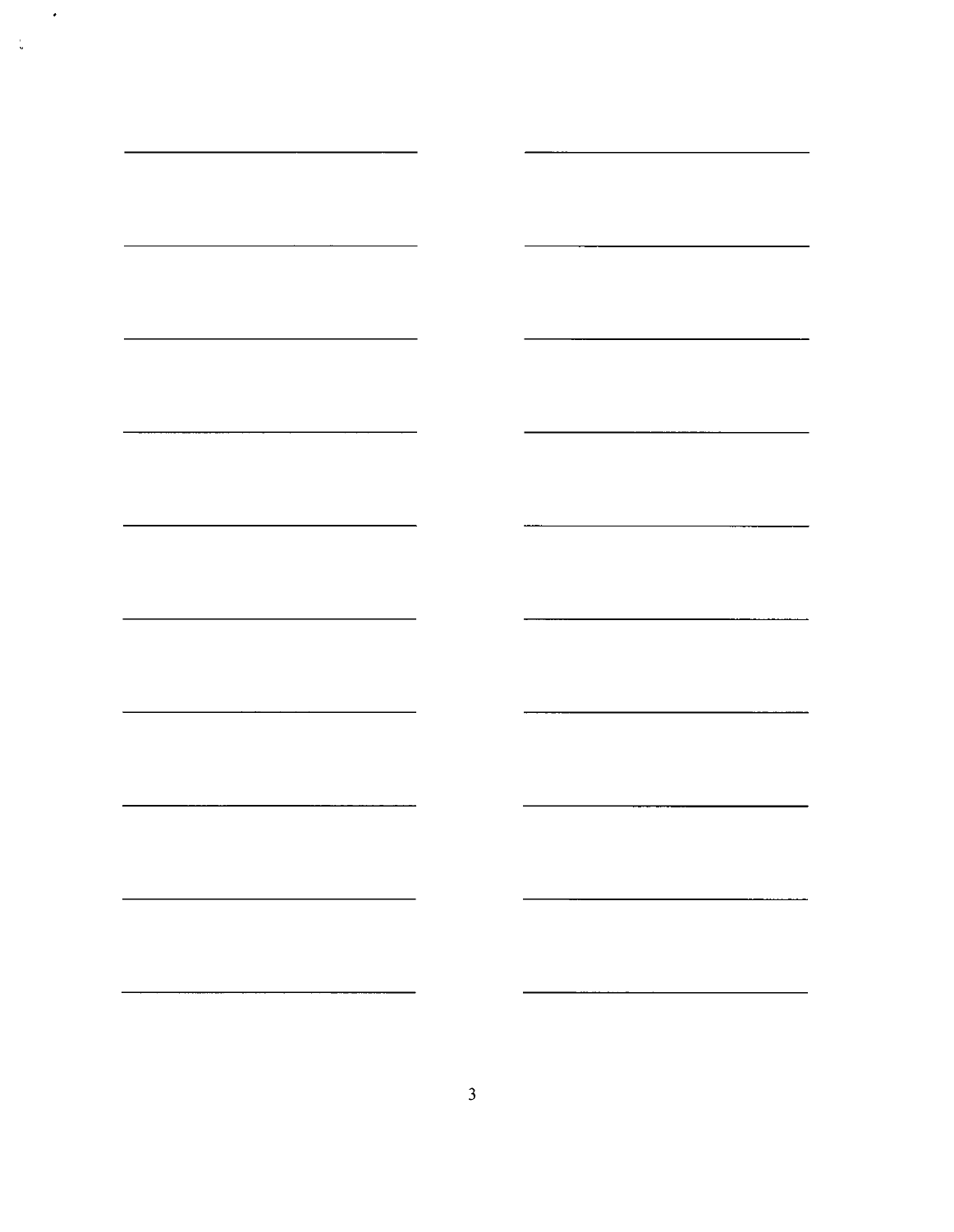$\bullet$  .  $\overline{\phantom{a}}$  $\overline{\phantom{a}}$  $\overline{\phantom{a}}$  $\sim$   $\epsilon$ 

 $\mathcal{I}$